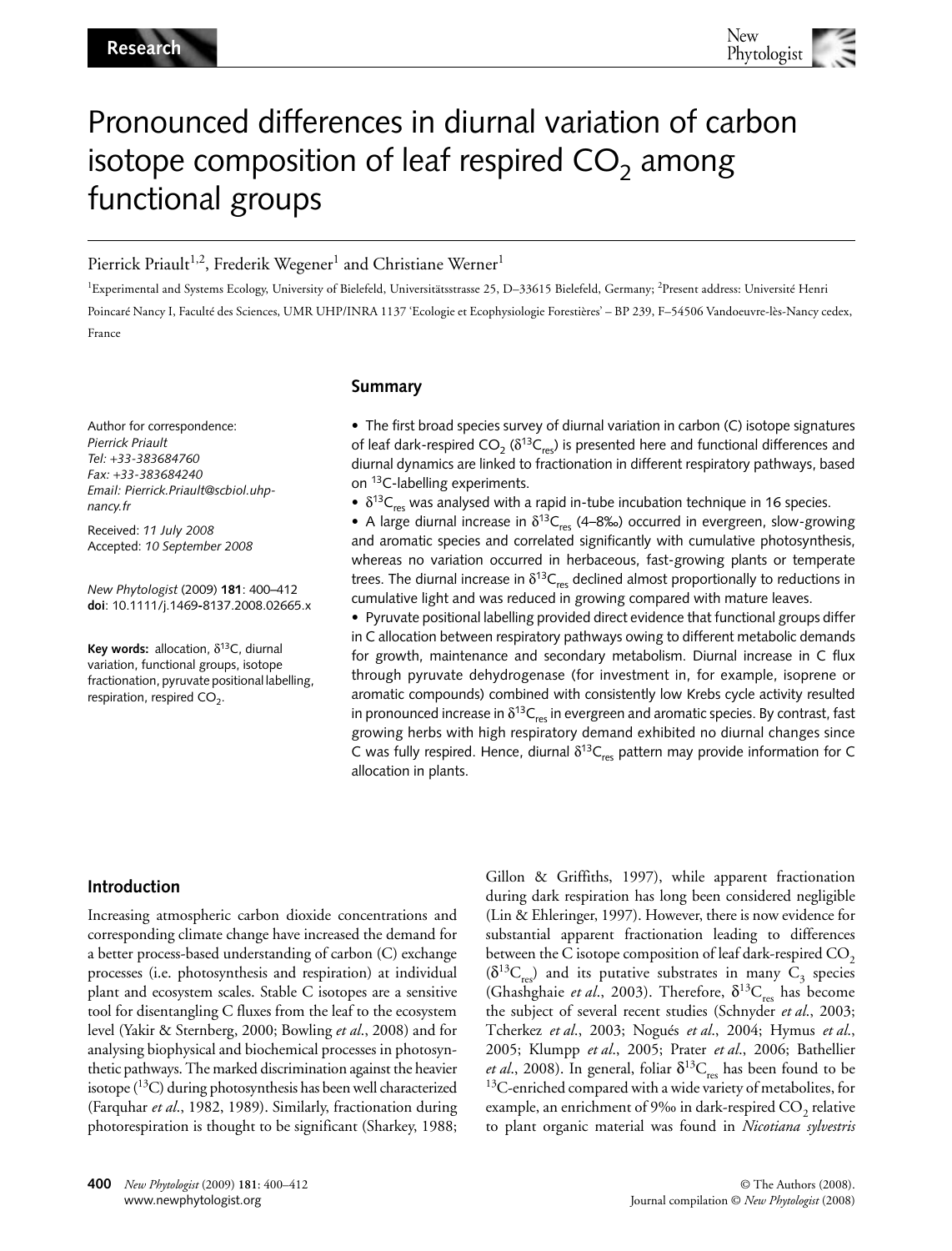(Ghashghaie *et al*., 2001). This apparent fractionation effect is highly variable, changing with species and environmental factors (for a review, see Ghashghaie *et al*., 2003). Based on these laboratory experiments there is now increasing knowledge on the mechanisms accounting for fractionation occurring during dark respiration at the leaf level (Tcherkez *et al*., 2003; for recent reviews see Ghashghaie *et al*., 2003; Werner *et al*., 2007a). Indeed, based on the heterogeneous C isotope distribution in hexose molecules (DeNiro & Epstein, 1977; Rossmann *et al*., 1991; Gleixner *et al*., 1998), Ghashghaie *et al*. (2001) indicated two metabolic origins for the respired  $CO<sub>2</sub>$  (oxidation of pyruvate releases  $^{13}$ C-enriched CO<sub>2</sub> relative to substrate while the acetyl-CoA decarboxylated through the Krebs cycle is depleted) possibly accounting for the 13C-enrichment of the overall respired  $CO<sub>2</sub>$  compared with respiratory substrates. Recent work has also shown that  $CO_2$  respired by tree trunks is in general  $^{13}$ C-enriched, while that of roots is  $^{13}$ C-depleted compared with their respective bulk organic matter or carbohydrates (Badeck *et al*., 2005; Klumpp *et al*., 2005; Gessler *et al*., 2007; Maunoury *et al*., 2007; Bathellier *et al*., 2008).

However, only a few studies have focused on potential diurnal short-term variations of  $\delta^{13}$ C of dark-respired CO<sub>2</sub>. Indeed, assuming that the pool of fresh assimilates carries C of variable isotope composition resulting from changes in photosynthetic discrimination, it can be expected that the isotope ratio of dark-respired  $CO<sub>2</sub>$  may also change during the light period, even without involving any fractionation by the process of respiration itself. In field studies, Hymus *et al*. (2005) and Prater *et al*. (2006) found a pronounced enrichment of respired  $CO<sub>2</sub>$  along a light period up to 5–10‰ when compared with the respired  $\delta^{13}CO_2$  measured during the dark period. This  ${}^{13}C$  enrichment was correlated with the concomitant cumulative CO<sub>2</sub> assimilation (Prater *et al.*, 2006). Similarly, rapid dynamics, though with smaller magnitudes, have been shown in other ecosystem compartments, for example, at the trunk and soil levels (Maunoury *et al*., 2007; Kodama *et al*., 2008).

The isotopic signature of ecosystem-respired  $CO$ <sub>2</sub> ( $\delta^{13}C_R$ ) is a complex response of different respiratory sources, including respiration by autotrophic and heterotrophic organisms. Ecosystem respiration is still poorly understood even though it is a major component of the global C balance (Valentini *et al*., 2000; Reichstein *et al*., 2002; Davidson *et al*., 2006). Understanding the driving environmental factors of  $\delta^{13}C_R$  is therefore important for applications of isotope-based models of the global C budget. So far, the short-term dynamics of the C isotopic composition of respired  $CO<sub>2</sub>$  have been disregarded in most studies despite their potential implications, for example, for the sampling protocols used to collect nocturnal Keeling plots. There is increasing evidence of rapid dynamics (minutes to hours) of  $\delta^{13}C_R$  (i.e. 4‰ and 6‰ during one night; Bowling *et al*., 2003; Werner *et al*., 2006, respectively). However, data on this topic are scarce and the understanding and identification of the isotopic effects during dark-respiration

defined by Tcherkez *et al*. (2003) are far from being resolved (Tcherkez & Farquhar, 2005). Taking advantage of the rapid in-tube incubation method (Werner *et al*., 2007b), this paper aims to investigate the different metabolic processes influencing the isotope composition of respired  $CO<sub>2</sub>$  by analysing diurnal variation in dark-respired  $\delta^{13}$ CO<sub>2</sub> in a wide range of ecotypes and species.

Most studies on fractionation during dark respiration have been performed on fast-growing herbaceous species under laboratory conditions. Werner *et al*. (2007b) were the first to show pronounced differences in two different functional plant types under standardized conditions: no significant diurnal variation in  $\delta^{13}C_{res}$  occurred in a fast-growing herb, while a pronounced  $\delta^{13}\rm{C}_{Light-Dark}$  amplitude of 8‰ occurred in a Mediterranean oak. Here, we explore the hypothesis that the extent of diurnal increase in  $\delta^{13}C_{res}$  varies between plant functional types. We present the first species survey to characterize different functional groups in relation to structural and metabolic features such as leaf thickness, C : N ratios and photosynthesis. Further, we use pyruvate positional labelling experiments, which provide the first direct evidence of the importance of apparent fractionation processes in respiratory pathways for the observed functional differences in diurnal variation of plant  $\delta^{13}C_{\text{rec}}$ .

# **Materials and Methods**

## Plant material – growth and experimental conditions

**Controlled conditions** Woody species including trees (4-yrold *Quercus ilex* L. seedlings (height approx. 40 cm), 2-yr-old *Pinus pinea* L.) and shrubs (2-yr-old *Arbutus unedo* L., *Ceratonia siliqua* L., *Citrus hystrix* DC., *Ficus benjamina* L. and *Halimium halimifolium* L.) as well as herbaceous plants (*Tolpis barbata* Gaertn., *Oxalis triangularis* A. St-Hil.) and aromatic species (*Mentha piperita* L. and *Rosmarinus officinalis* L.) were grown under stable controlled climate conditions. Artificial light in a growth chamber was provided from 08 : 00 h to 20 : 00 h (or 09 : 00 h to 21 : 00 h) with 200 µmol m<sup>-2</sup> s<sup>-1</sup> for all species, up to 350 µmol m<sup>-2</sup> s<sup>-1</sup> for oak leaves. The air temperature was 25°C and 15°C during the light and dark periods, respectively. The relative air humidity was 60%. Plants received 150 ml of water twice a week and were fertilized once a week with 1/8th strength of Hoagland's Fertilizer Solution.

**Field conditions** Two herbaceous species (*Trifolium pratense* L., *Bellis perennis* L.) and three deciduous trees (*Quercus petraea* L., *Carpinus betulus* L. and *Sorbus cashmiriana* Hedl.) were sampled near the University campus of Bielefeld, Germany. Fully developed leaves from south-facing canopy were collected in June 2008 during two periods of the day: at the beginning of the light period (between 06 : 15 h and 07 : 00 h) and at the end of the light period (from 21 : 15 h to 22 : 00 h).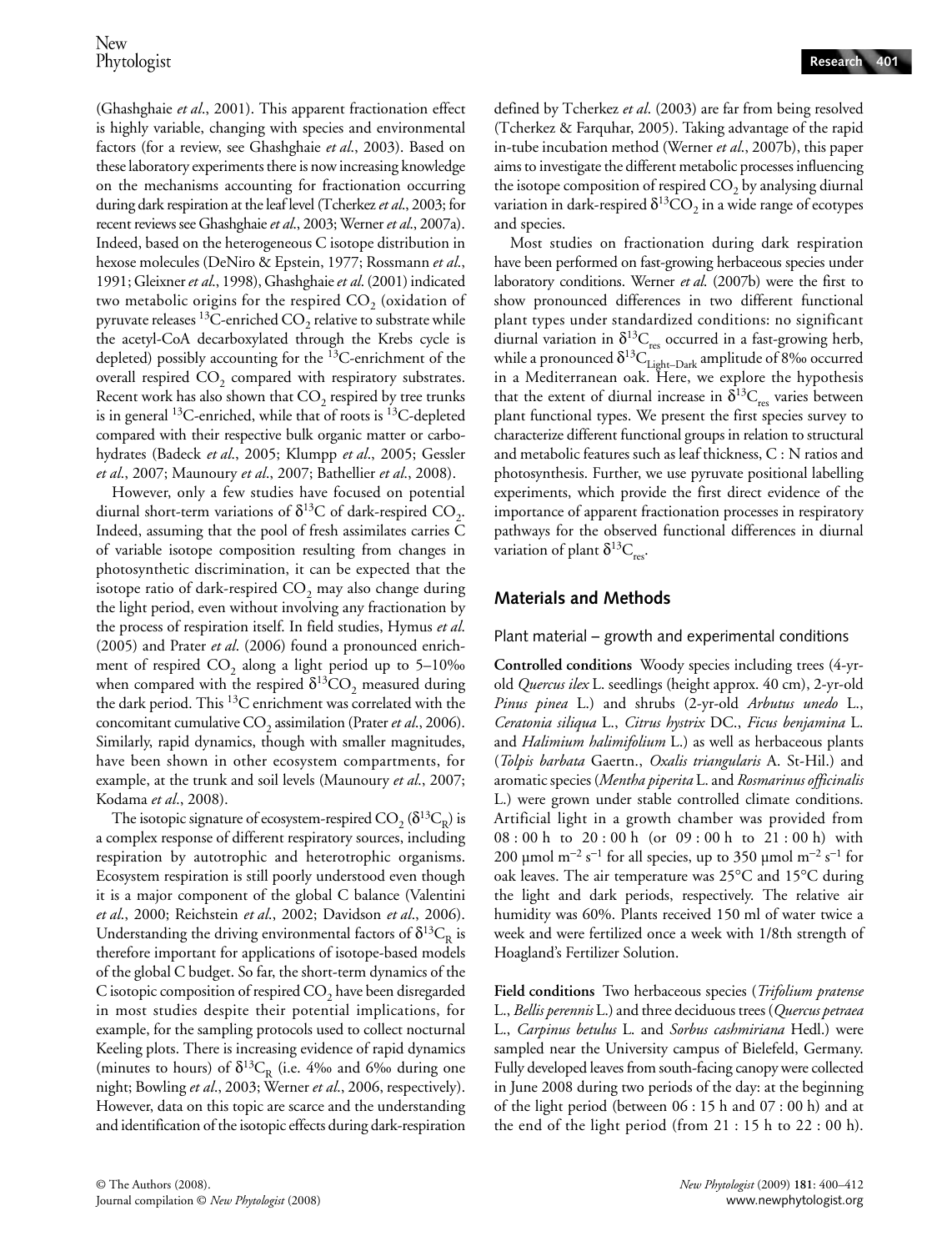At the time of collection, the mean temperature was 11°C in the morning and 25°C with a maximum light level of 1145 µmol m<sup>-2</sup> s<sup>-1</sup> in the afternoon.

#### Leaf structure parameters

Specific leaf area (SLA) was calculated as the ratio of leaf area, measured with a leaf area meter (Delta-T Scan, Cambridge, UK), to leaf dry weight, measured after drying samples for 48 h at 60°C. The relative leaf water content  $((FW-DW)/$ FW), with FW and DW representing fresh and dry weights, respectively, was determined.

#### Gas exchange measurements

Net photosynthesis was measured on *H. halimifolium* and *Q. ilex* mature leaves five times during the day (after 1, 4, 7, 10 and 11 h 45 min of light) using a WALZ CMS-400 minicuvette system (WALZ, Effeltrich, Germany) equipped with an IRGA (BINOS 100,  $CO_2$  and  $H_2O$  channels, Rosemount, Chanhassen, USA). Consecutive measurements on attached leaves were performed at 25°C under growth light intensity and 380 ppm  $CO<sub>2</sub>$  with controlled leaf vapour pressure deficit and waiting at least 30 min for acclimatization. Carbon dioxide accumulation along the photoperiod was expressed in mol  $CO_2$  m<sup>-2</sup> s<sup>-1</sup> and calculated by multiplying the averaged net C assimilation by the considered duration of the light period (1, 4, 7, 10 and 11 h 45 min).

#### Changing incident light conditions

To evaluate the dependence of the diurnal variation in  $\delta^{13}C_{res}$ on the daily C gain, growth light intensity was reduced to 50% by increasing the distance between the plants and the light source on *H. halimifolium* plants, grown from seeds under full light or 80 µmol m $^{-2}$  s $^{-1}$ , as well as in acclimatizing half of the slow-growing *Quercus ilex* trees to the low-light conditions (180 µmol m<sup>−</sup><sup>2</sup> s −1 ) for 3 wk. Alternatively, *H. halimifolium* and *Q. ilex* were subjected to a 3-h dark period in the middle of the diurnal course.

#### Isotope measurements

 $\delta^{13}$ C of respired CO<sub>2</sub> Twelve sampling times were chosen to reflect the diurnal cycle of the respired  $CO<sub>2</sub>$  signature: 6 : 00 h, 7 : 45 h (before the light period), 9 : 00 h, 12 : 00 h, 15 : 00 h, 18 : 00 h, 19 : 45 h (during the light period), 20 : 15 h, 20 : 30 h, 21 : 00 h, 22 : 00 h and 23 : 00 h (during dark). Sampling and analysis were performed by the rapid in-tube incubation method as described in Werner *et al*. (2007b, see below). The diurnal increase in  $\delta^{13}C_{res}$  ( $\delta^{13}C_{Light-Dark}$ , expressed in ‰) was calculated when not otherwise specified as the difference between  $\delta^{13}C_{res}$  measured at the end of the light and dark periods.

**In-tube incubation measurements** To measure the isotopic composition of respired  $CO<sub>2</sub>$ , collected leaf segments or entire fully developed leaves were inserted into a 12 ml glass vial (Exetainer; Labco, High Wycombe, UK). The vials were flushed in the dark for 1 min with  $CO<sub>2</sub>$ -free air, provided by a 10 l min<sup>−</sup><sup>1</sup> membrane pump pushing atmospheric air through two Plexiglas columns (height, 29 cm; diameter, 4 cm) of soda lime (Carbosorb Sodalime granules; BDH Laboratory Supplies, Poole, UK), as described in Werner *et al*. (2007b). Leaves were left to respire in the dark for precisely 3 min to gain sufficient  $CO<sub>2</sub>$  (> 350 ppm) for analysis in the mass spectrometer and minimize the incubation time. A precise incubation time is required as large isotope effects can occur within minutes upon darkening (Barbour *et al*., 2007; Werner *et al*., 2007b), in all functional groups (data not shown). After 3 min incubation the isotope samples were immediately measured with an IRMS (Isotope Ratio Mass Spectrometer, IsoPrime; GV, Manchester, UK) interfaced to an autosampler (Microgas; GV).

**Positional 13C-labelling experiments** Based on Tcherkez *et al*.  $(2005)$ , who use <sup>13</sup>C-labelled pyruvate molecules to quantify the relative respiratory fluxes in illuminated and darkened leaves, mature leaves from *H. halimifolium* and *O. triangularis* were fed through the transpiration stream with  $^{13}$ C-labelled pyruvate solutions (5 mm pyruvate labelled either at the C1 or both at the C2 and C3 carbon positions: 99% 13C; Cambridge Isotope Laboratories, Andover, MA, USA). Leaves were cut at the petiole, immediately recut under water and incubated in the labelled pyruvate solution in the climate chamber. After a 15-min incubation the  $\delta^{13}C_{res}$  of leaves or leaf discs was determined by the in-tube incubation method as described earlier.

δ**13C of total leaf organic material** Leaves were collected 1 h before sunrise and 1 h before sunset and immediately ovendried at 60°C for 48 h. After placing samples in desiccators overnight at room temperature, individual leaves were weighed and milled to fine powder, and 2 mg was used for mass spectrometer analysis.

Sample preparation was performed in an elemental analyser (EuroVector, Hekateck, Germany) interfaces to the IRMS. Samples are automatically combusted and analysed in a continuous-flow isotope ratio mass spectrometer (IsoPrime, GV Instruments, Manchester, UK). Samples were standardized to IAEA-CH-4 and IAEA-CH-6 (International Atomic Energy Agency, Vienna, Austria). A cross-calibrated laboratory gas standard was measured every nine samples to quantify any drift. Values are reported relative to vPDBee, and repeated measurements precision was 0.05‰.

#### Statistical analyses

If not indicated otherwise, all experiments were repeated independently at least three times and the standard error is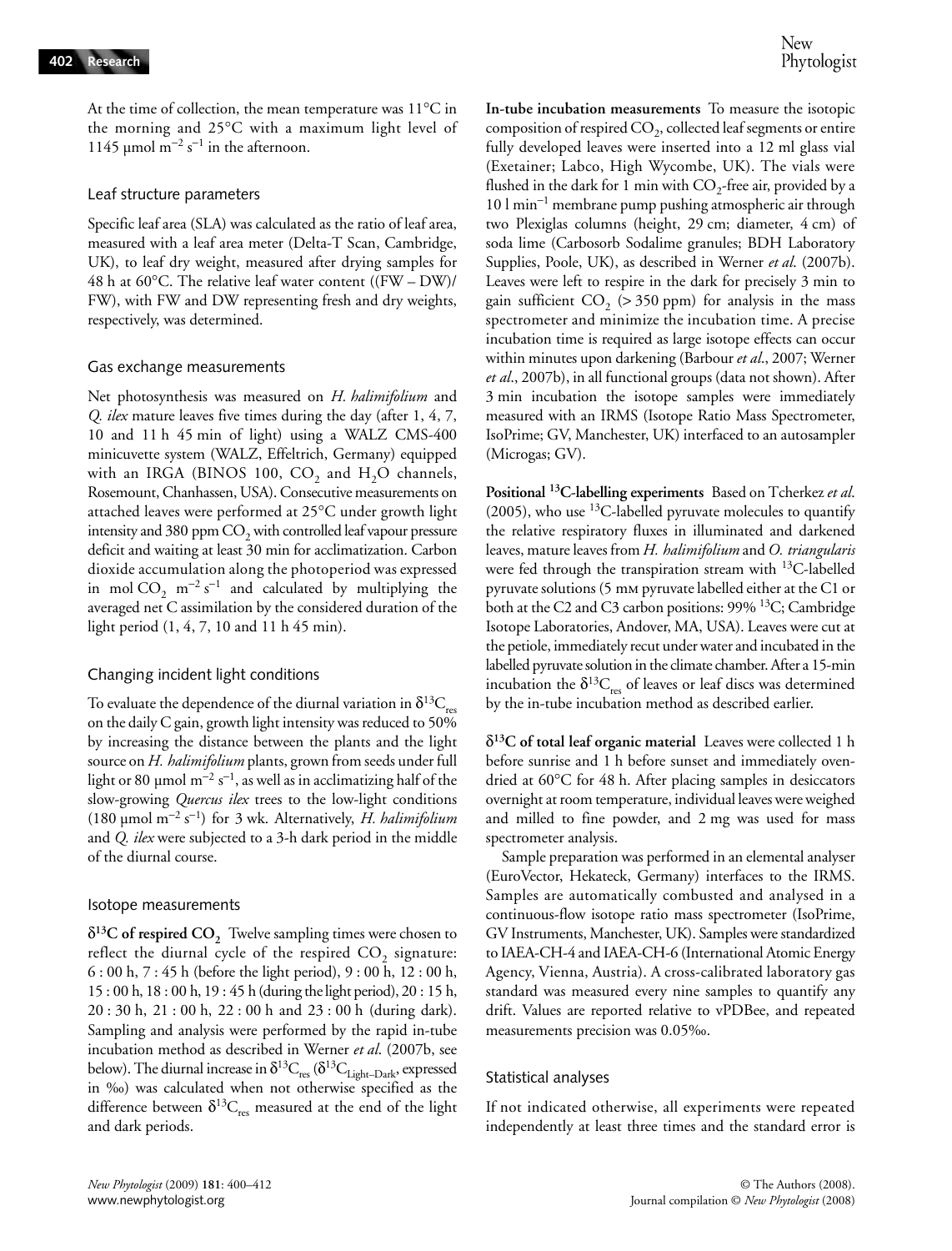given. Analyses of variance and LSD *post hoc* tests were performed using statistica software (Statsoft Inc., Tulsa, USA) at *P* < 0.05.

## **Results**

# Diurnal variation in  $\delta^{13}$ C of respired CO<sub>2</sub>

Taking advantage of the in-tube incubation technique (Werner *et al.*, 2007b), diurnal variations of dark-respired  $\delta^{13}CO$ , of mature leaves  $(\delta^{13}C_{res})$  were analysed in 16 different species grown under natural or controlled conditions (Fig. 1, Table 1). Overall,  $δ<sup>13</sup>C<sub>res</sub>$  ranged widely from −16 to −32‰ 15 min before sunset ( $\delta^{13}C_{\text{Light}}$ ) and from −20 to −32‰ 15 min before sunrise  $(\delta^{13}C_{\text{Dark}})$ . There was a marked diurnal dynamic in  $\delta^{13}C_{res}$  allowing the identification of different functional groups regarding the diurnal increase in  $\delta^{13}C_{res}$  $(\delta^{13}C_{\text{Light-Dark}})$  i.e. the difference between  $\delta^{13}C_{\text{res}}$  measured at the end of the light and dark periods). Generally, the functional groups followed two distinct diurnal patterns: (1) a significant increase of  $\delta^{13}C_{res}$  during the light period  $(\delta^{13}C_{Light-Dark})$ ranging from 1.4 to 7.9‰, Table 1) followed by a continuous decrease in  $\delta^{13}C_{res}$  during the dark period; and (2) no significant changes in  $\delta^{13}C_{res}$  throughout the light and dark periods (Fig. 1, Table 1). Examples of the characteristic diurnal pattern of  $\delta^{13}C_{res}$  are shown in Fig. 1a. The three-slow growing evergreen species (*H. halimifolium*, *Q. ilex* and *A. unedo*) exhibited the largest  $\delta^{13}C_{res}$  amplitude with  $\delta^{13}C_{Light-Dark}$ values of 7.9, 7.3 and 6.9‰, respectively, while the fastgrowing herbs *Tolpis barbata* and *Oxalis triangularis* showed no pronounced diurnal changes (Fig. 1a). A significant diurnal  $\delta^{13}C_{res}$  increase (2.7–6.5‰) was also found in the sclerophyllous *P. pinea*, *F. benjamina*, the Mediterranean evergreen *C. siliqua* and in the aromatic species *R. officinalis*, *M. piperita* and *C. hystrix* (Table 1). In the diurnal  $\delta^{13}C_{res}$ cycle the most enriched signatures were found at the end of the daylight period, whereas the most depleted values occurred during the night (Table 1). These patterns were also observed under natural conditions, with a  $\delta^{13}C_{\text{Light-Dark}}$  of 4.2‰ in *C. betulus* and 2.9‰ in *Q. petraea* but no significant variation in the deciduous tree *S. cashmiriana* or in the herbs *T. pratense*, *B. perennis* (Fig. 1b, Table 1).

#### $\delta^{13}$ C of total leaf organic matter and of soluble sugars

No significant diurnal changes in the C isotopic signature of total leaf organic matter ( $\delta^{13}C_{OM}$ , measured 1 h before sunrise and sunset) was identified in any of the species investigated (Fig. 2a,b). The highest  ${}^{13}C_{OM}$  values were obtained in the Mediterranean species *A. unedo*, and in *S. cashmiriana* (−26 to −28‰), and the most negative  ${}^{13}C_{OM}$  values in herbs (−31 to  $-33\%$ ; see Fig. 2). The  $\delta^{13}C_{OM}$  was  $13C$ -depleted compared with  $\delta^{13}C_{res}$  except for the two herbaceous species *B. perennis* and *T. pratense*, which exhibited almost similar  $\delta^{13}C_{OM}$  and



**Fig. 1** Diurnal variation in the leaf dark-respired  $\delta^{13}CO$ <sub>2</sub> ( $\delta^{13}C_{\text{rec}}$ ) from nine different species. The dark period is indicated by the black bars. (a) *Halimium halimifolium* (closed diamonds), *Arbutus unedo*  (open diamonds), *Quercus ilex* (squares), *Tolpis barbata* (open circles, central point) and *Oxalis triangularis* (grey circles) grown under controlled conditions (light period from 08 : 00 h to 20 : 00 h; growth light intensity 200–350 µmol m<sup>−</sup><sup>2</sup> s<sup>−</sup>1). (b) *Quercus petraea*  (closed squares), *Bellis perennis* (circles), *Sorbus cashmiriana*  (diamonds) and *Carpinus betulus* (open squares). Leaf samples were collected in June 2008 (daylight from 07 : 00 h to 22 : 00 h. Three to eleven independent replicates  $(\pm$  SE).

 $\delta^{13}C_{res}$  (compare Table 1 and Fig. 2). The enrichment of  $\delta^{13}C_{res}$ relative to  $\delta^{13}C_{OM}$  reached up to 11‰ at the end of the light period for *H. halimifolium* (Fig. 2). The isotopic composition of soluble sugars, including glucose, fructose and sucrose, and their respective concentrations were determined in four selected species: *Q. petraea*, *Q. ilex*, *H. halimifolium* and *T. barbata* at two periods of the day, just before sunset and sunrise (data not shown). Those results revealed no significant change in  $\delta^{13}C$ of the three sugars between the two periods investigated and for all species. In addition, the sucrose concentration slightly decreased during the night while glucose and fructose contents remained constant throughout the day (not shown).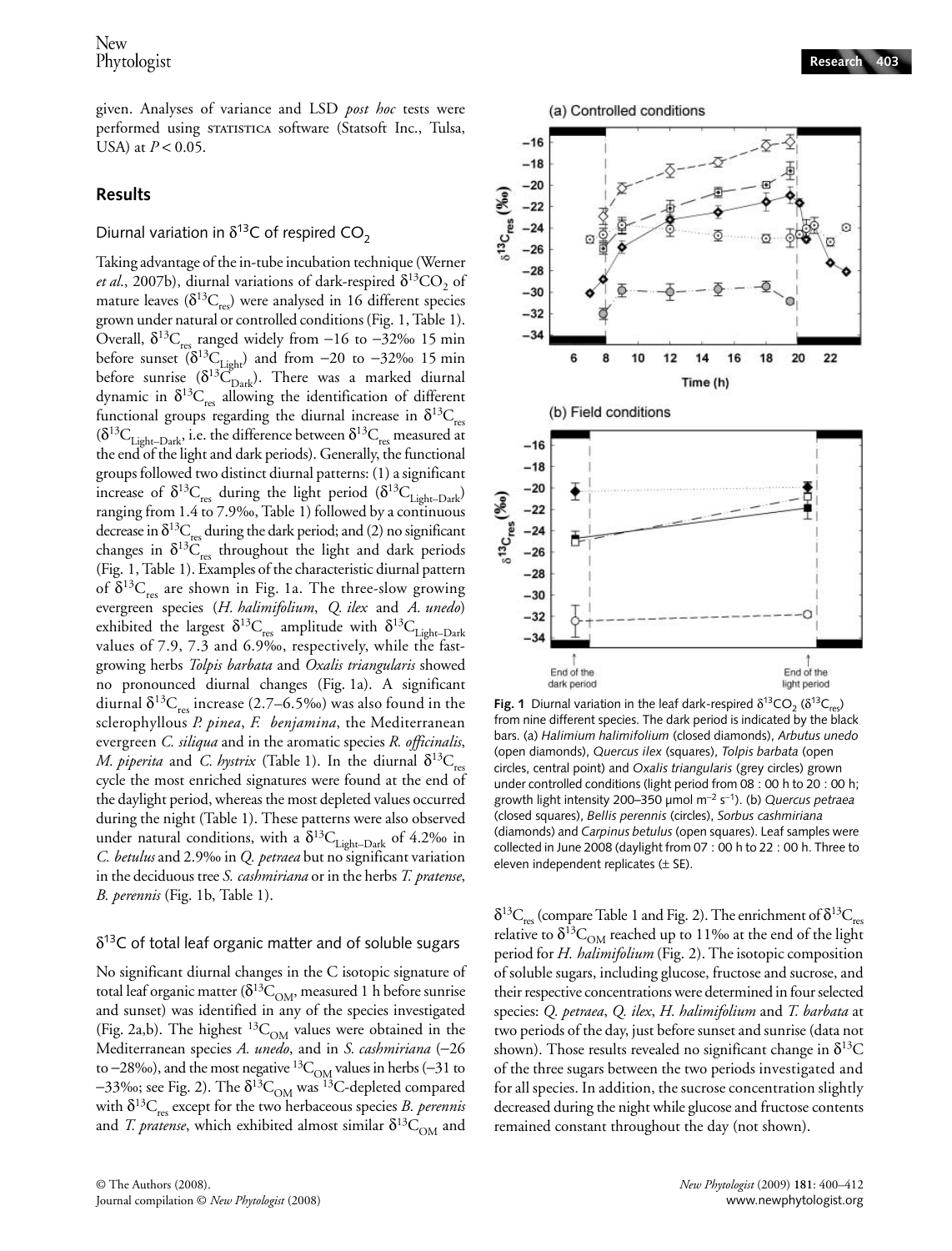



Table 1 Carbon isotopic composition of the dark-respired CO<sub>2</sub> ( $\delta^{13}C_{res}$ ) from fully mature leaves grown either under controlled or natural (\*) conditions at the end of the dark and light periods ( $\delta^{13}C_{Dark}$  and  $\delta^{13}C_{Light}$ , respectively)

| Functional group | Species                | $\delta^{13}C_{res}$ (‰)     |                        |                                 |
|------------------|------------------------|------------------------------|------------------------|---------------------------------|
|                  |                        | $\delta^{13}C_{\text{Dark}}$ | $\delta^{13}C_{Light}$ | $\delta^{13}C_{Light-Dark}$ (‰) |
| Woody            |                        |                              |                        |                                 |
| <b>Trees</b>     | Carpinus betulus*      | $-25.0 \ (\pm 0.1)$          | $-20.8 (\pm 1.3)$      | $+4.2$                          |
|                  | Pinus pinea            | $-28.6 (\pm 0.4)$            | $-25.9 \ (\pm 0.2)$    | $+2.7$                          |
|                  | Quercus ilex.          | $-25.9 \ (\pm 0.5)$          | $-18.6 (\pm 0.8)$      | $+7.3$                          |
|                  | Quercus petraea*       | $-24.7 (\pm 0.7)$            | $-21.8 (\pm 1.0)$      | $+2.9$                          |
|                  | Sorbus cashmiriana*    | $-20.3 (\pm 0.8)$            | $-19.9 (\pm 0.5)$      | ns.                             |
| Shrubs           | Arbutus unedo          | $-22.9 (\pm 0.6)$            | $-15.9 \ (\pm 0.6)$    | $+6.9$                          |
|                  | Ceratonia siliqua      | $-25.1 (\pm 0.4)$            | $-23.7 (\pm 0.1)$      | $+1.4$                          |
|                  | Citrus hystrix         | $-30.5$ ( $\pm$ 1.1)         | $-26.4 \ (\pm 0.7)$    | $+4.1$                          |
|                  | Ficus benjamina        | $-24.4 (\pm 0.6)$            | $-21.1 (\pm 0.4)$      | $+3.4$                          |
|                  | Halimium halimifolium  | $-28.8 (\pm 0.2)$            | $-20.9 (\pm 0.8)$      | $+7.9$                          |
|                  | Rosmarinus officinalis | $-27.4 \ (\pm 0.4)$          | $-20.9$ ( $\pm$ 0.6)   | $+6.5$                          |
| Herbaceous       | Bellis perennis*       | $-32.4 (\pm 1.5)$            | $-31.8 (\pm 0.3)$      | ns                              |
|                  | Mentha piperita        | $-30.2 \ (\pm 0.5)$          | $-24.0 \ (\pm 0.8)$    | $+6.3$                          |
|                  | Oxalis triangularis    | $-32.0 (\pm 0.5)$            | $-30.9 (\pm 0.3)$      | ns                              |
|                  | Tolpis barbata         | $-24.6 (\pm 0.6)$            | $-24.9 (\pm 0.8)$      | ns                              |
|                  | Trifolium pratense*    | $-31.3 (\pm 0.6)$            | $-31.6 (\pm 0.6)$      | ns                              |

\*Those samples were collected in June 2008 between 06 : 15 h and 07 : 00 h ( $\delta^{13}C_{Dark}$ ) and from 21 : 15 h to 22 : 00 h ( $\delta^{13}C_{Light}$ ). The other species were sampled at 07 : 45 h and 19 : 45 h, that is 15 min before the end of the dark and the light period, respectively. Diurnal changes of  $\delta^{13}C_{\rm res}$  were calculated as the difference between light and dark values ( $\delta^{13}C_{\rm Light-Dark}$ , ‰  $\pm$  SE).

Data are expressed in ‰ ( $n \geq 4$ ;  $\pm$  SE). ns, No significant differences (<code>ANOVA</code> and LSD test,  $P < 0.05$ ).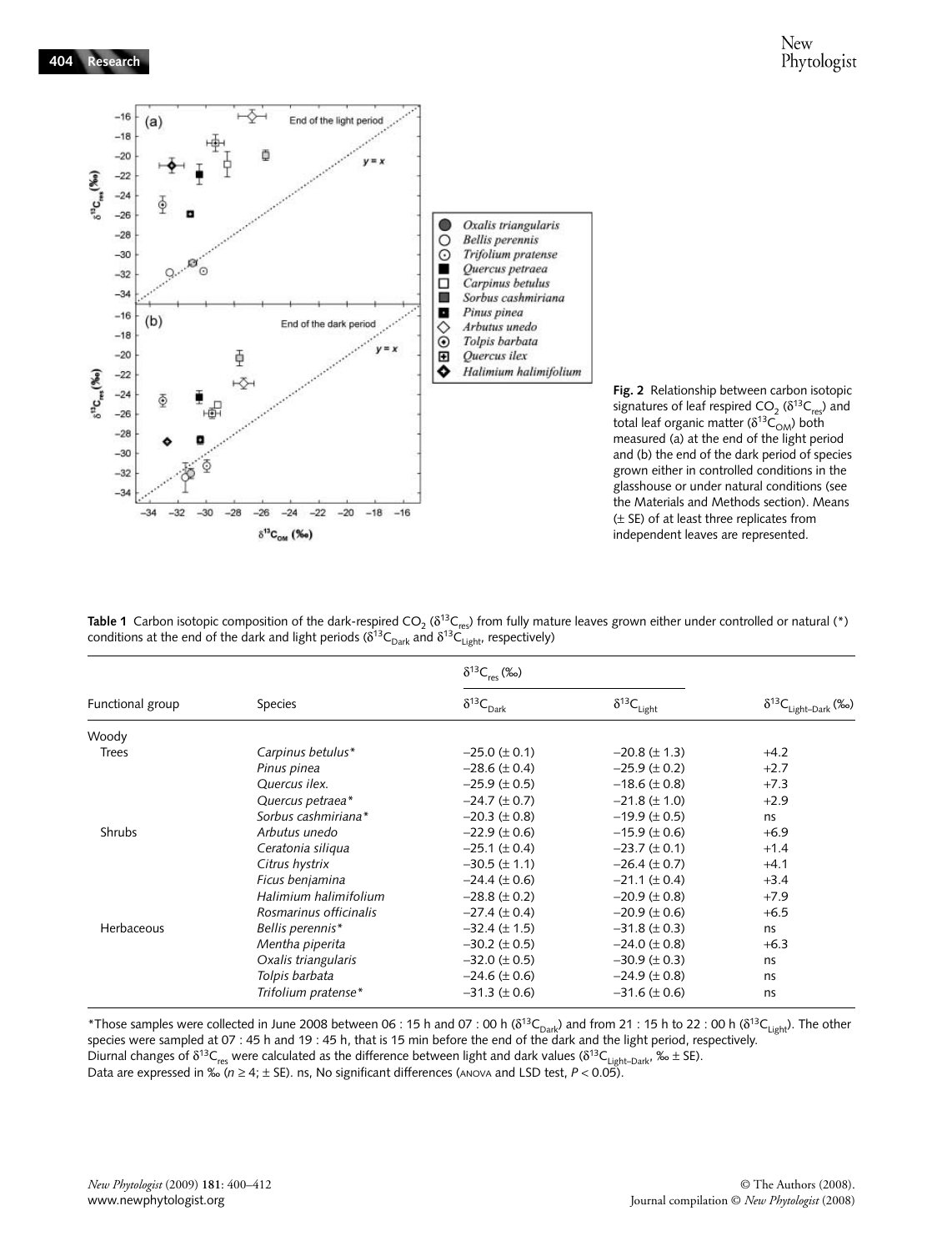

**Fig. 3** Relationships between the  $\delta^{13}C_{\text{res}}$  diurnal increase ( $\delta^{13}C_{\text{light-Dark}}$ corresponding to the difference between  $\delta^{13}C_{res}$  measured at the end of the light period and the end of the dark period) and structural parameters. SLA (specific leaf area), leaf water content (estimated as (FW − DW)/ FW, FW and DW representing the fresh and dry weights, respectively) and the total leaf carbon to nitrogen ratio (C : N ratio) of different functional types: herbaceous species (A, circles: *Bellis perennis*, *Oxalis triangularis*, *Tolpis barbata* and *Trifolium pratense*), trees (B–C, squares) including deciduous temperate trees (*Quercus petraea*, *Carpinus betulus* and *Sorbus cashmiriana*), a conifer species (*Pinus pinea*) and the Mediterranean oak (*Quercus ilex*), evergreens or semi-deciduous species (B–C, diamonds; *Arbutus unedo*, *Halimium halimifolium*, *Ficus benjamina* and *Ceratonia siliqua*) and aromatic species (B–C, triangles; *Citrus hystrix, Mentha piperita* and *Rosmarinus officinalis*).

## Relationship of  $\delta^{13}C_{res}$  diurnal course with basic structural parameters

The relationship between leaf characteristics (specific leaf area, SLA), water content and the C : N ratio) with the diurnal  $\delta^{13}C$ enrichment in leaf respired  $CO<sub>2</sub>$  allowed the identification of three major functional groups (Fig. 3). Sorted by increasing  $\delta^{13}C_{\text{Light-Dark}}$  amplitude, these are: herbaceous species which had the highest relative water content (> 0.75), SLA (> 0.028 m<sup>2</sup> g<sup>-1</sup>) and the lowest  $C : N$  ratio  $( $15$ ); deciduous trees, the conifer$ species and several shrubs (*C. hystrix*, *F. benjamina* and *C. siliqua*) with intermediate values of all leaf parameters; and Mediterranean evergreen trees and shrubs with thick leaves and hence, very low SLA  $(< 0.015 \text{ m}^2 \text{ g}^{-1})$ , high C : N ratio (> 23) and a wide range of water contents as well as aromatic plants exhibiting different leaf structures such as needles, mesophyllic or xerophytic leaves (see Fig. 3).

Effect of diurnal CO<sub>2</sub> assimilation on  $\delta^{13}C_{res}$ 

The effects of cumulative C gain on the diurnal course of  $\delta^{13}C_{res}$ were investigated in plants grown under different light conditions by first, acclimatizing *Q. ilex* saplings to a 50% reduction in incident light intensity (from 350 to 180 µmol m<sup>-2</sup> s<sup>-1</sup>, Fig. 4a) and second, by decreasing the growth light level of *H. halimifolium* from 200 to 80 µmol m<sup>-2</sup> s<sup>-1</sup> (Fig. 4b). In both cases, the diurnal increase in  $\delta^{13}C_{res}$  decreased almost proportionally (from 7.3 to 3.7‰ in *Q. ilex* and from 7.9 to 4.5‰ in *H. halimifolium*, Fig. 4c,d). To assess the effect of growth light intensity or, more specifically, the cumulative incident light per day on the observed diurnal variations in  $\delta^{13}C_{\text{res}}$ , both *H. halimifolium* and *Q. ilex* were subjected to a 3-h dark period in the middle of the diurnal course. The observed decrease in diurnal  $\delta^{13}C_{light-dark}$  amplitude was proportional to the decrease in the daily photoperiod length with a 2.1‰ and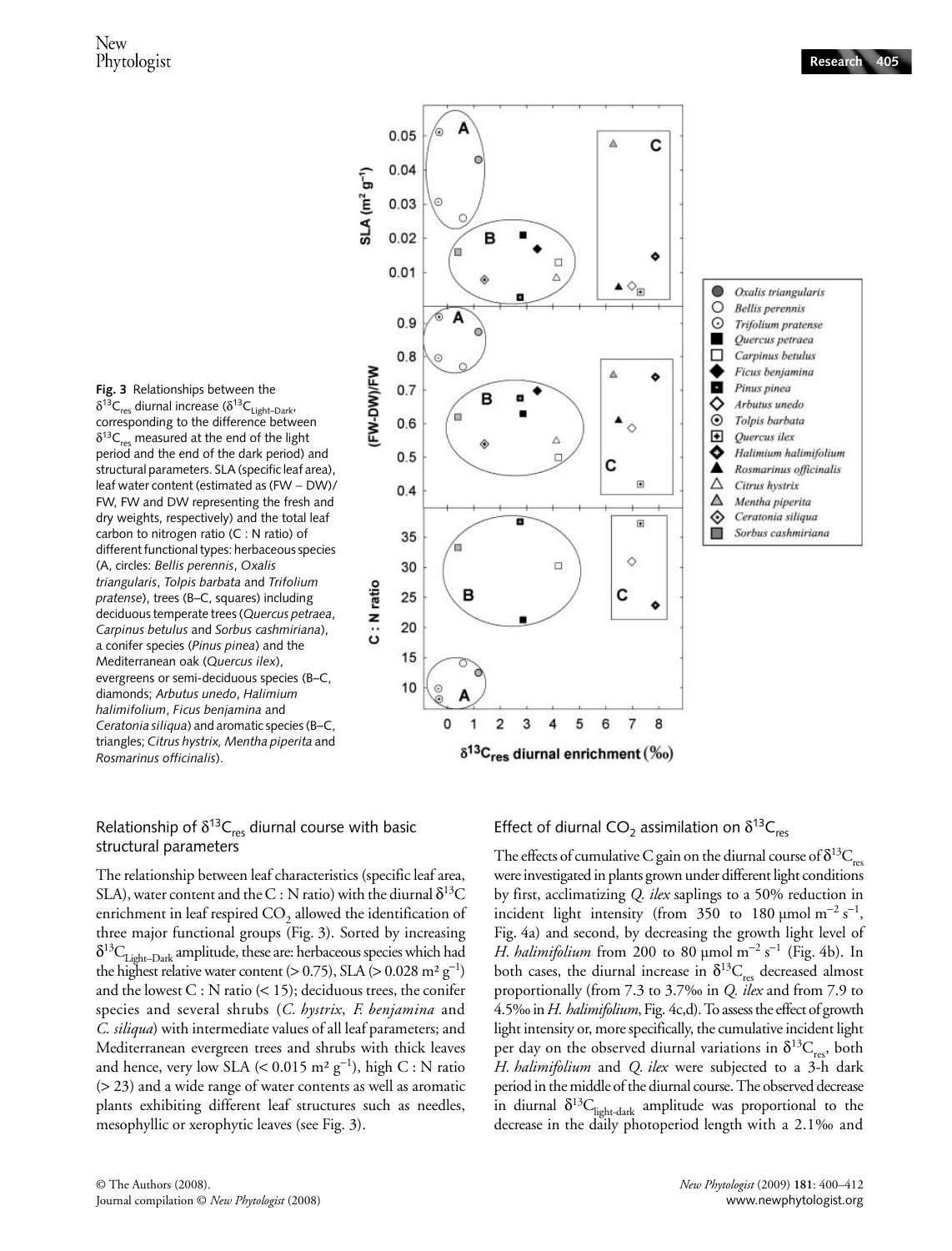

2.7‰ decrease in  $\delta^{13}C_{\text{Light-Dark}}$  in *H. halimifolium* and *Q. ilex* subjected to the 3 h-dark period, respectively, compared with plants exposed to a full-time photoperiod of 12 h of light (see the Supporting Information, Fig. S1).

Cumulative  $CO<sub>2</sub>$  fixation during the light period was calculated from diurnal courses of net C assimilation rates and plotted against the observed diurnal  $\delta^{13}C_{res}$  variations (Fig. 4c,d). A highly significant linear correlation was obtained for *Q. ilex* and *H. halimifolium* leaves under full  $(P < 0.05; r^2 \ge 0.93)$ and reduced light intensities ( $P < 0.05$ ;  $r^2 \ge 0.68$ ; Fig. 4c,d). Furthermore, the slopes of these relations were not markedly different, particularly for *Q. ilex* leaves (Fig. 4c).

#### Measurements on developing leaves

To evaluate whether the respiratory energy demand of a growing leaf does influence the isotopic composition of leaf-respired  $CO<sub>2</sub>$ , growing versus fully mature leaves of *H. halimifolium* and *A. unedo* were compared (Fig. 5). The extent of  $\delta^{13}C_{res}$  diurnal increase was markedly decreased in growing compared with mature leaves  $(\delta^{13}C_{\text{Light-Dark}})$  of 6‰ and 7.9‰, respectively, Fig. 5a). Similar results were obtained for *A. unedo* (with  $\delta^{13}C_{\text{Light-Dark}}$  of 2‰ and 7‰ in growing and mature leaves, respectively, Fig. 5b).

## Positional 13C-labelling experiments

The diurnal course of  $\delta^{13}C_{res}$  of mature leaves from two selected species, with and without diurnal increase of leaf **Fig. 4** Diurnal course of (mature) leaf darkrespired  $\delta^{13}CO_2$  (a,b) and difference between the diurnal  $\delta^{13} \bar{C}_{res}$  increase obtained at five periods of the day (after 1 h, 4 h, 7 h, 10 h and 11 h and 45 min of light) relative to  $\delta^{13}C_{res}$  measured at the end of the dark period ( $\delta^{13}C_{\text{Light-Dark}}$ , expressed in ‰) plotted against corresponding cumulative net  $CO<sub>2</sub>$ uptake (c,d): (a,c) *Quercus ilex* grown either under 350 µmol m<sup>−</sup><sup>2</sup> s<sup>−</sup>1 (*Q. ilex* 350, closed squares) or after 3 wk of acclimatization under 180 µmol m<sup>−</sup><sup>2</sup> s<sup>−</sup>1 (*Q. ilex* 180, open squares); (b,d) *Halimium halimifolium* plants grown under 200 or 80 µmol m<sup>-2</sup> s<sup>-1</sup> (*H. halimifolium* 200, closed squares; and *H. halimifolium* 80, open squares, respectively). Closed bars indicate the dark period. Symbols represent means of at least three independent replicates (± SE); *r* 2 of the linear relationship are given.

respired CO<sub>2</sub> (*H. halimifolium* and *O. triangularis* respectively), was investigated after addition of <sup>13</sup>C-enriched pyruvate into their transpiration stream (either enriched at the first, or second and third carbon atom positions,  ${}^{13}$ C1 and  ${}^{13}$ C2-3-enriched, respectively). When <sup>13</sup>C1-enriched pyruvate was supplied,  $\delta^{13}C_{res}$  continuously increased during the light period in *H. halimifolium* leaves and decreased very rapidly after 1 h of darkness (Fig. 6c), following the diurnal pattern of unlabelled  $\delta^{13}C_{res}$  (Fig. 1). In *O. triangularis*,  $\delta^{13}C_{res}$  of <sup>13</sup>C1-labelled pyruvate was slightly higher in the light than in the dark but remained constant during the light (Fig. 6d). The addition of 13C2-3-enriched pyruvate did not reveal any significant variations in any of the species (Fig. 6c,d).

#### **Discussion**

The primary objective of this study was to investigate speciesspecific differences in the magnitude of diurnal variation in  $\delta^{13}$ C of leaf dark-respired CO<sub>2</sub> ( $\delta^{13}$ C<sub>res</sub>). The diurnal amplitude in  $\delta^{13}C_{res}$  varied from 0 to 8‰ among the species examined. Such differences could be attributed to distinct functional plant groups: all evergreen, slow-growing or aromatic species studied exhibited large variation in  $\delta^{13}C_{res}$  with a common diel pattern. The  $\delta^{13}C_{res}$  continuously increased during the light period compared with the morning values, followed by a decrease during the dark period. Conversely, herbaceous and fast-growing plants did not exhibit marked temporal variations. These results precisely match previous data obtained for *T. barbata* (Werner *et al*., 2007b), for one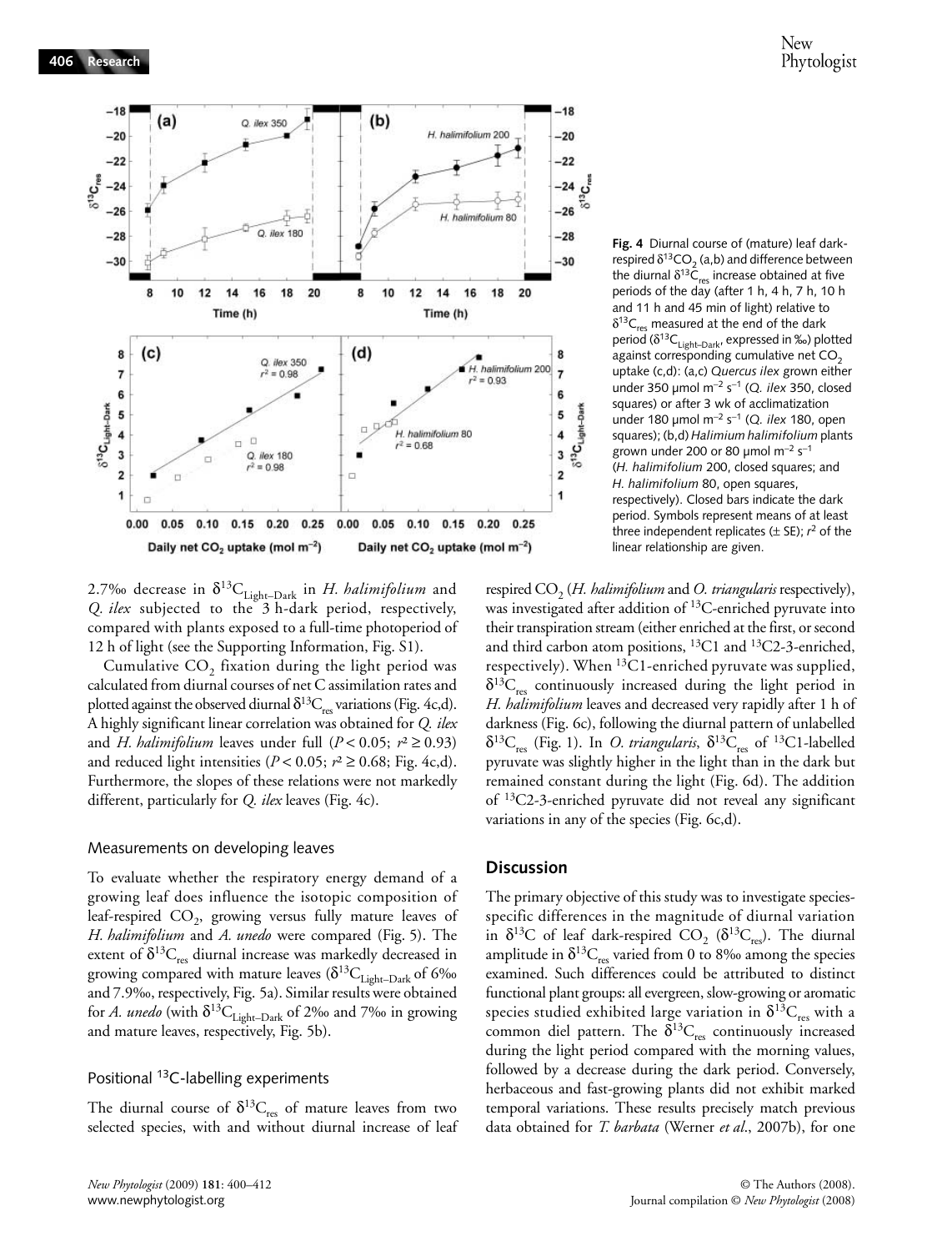

**Fig. 5** Diurnal course of the dark-respired  $\delta^{13}$ CO<sub>2</sub> from fully mature (Mature, closed circles) and growing (Growing, open circles) (a) *Halimium halimifolium* and (b) *Arbutus unedo* leaves. The dark period is indicated by closed bars. Symbols represent means of three to six independent measurements  $(\pm$  SE) and statistically significant differences between growing and mature leaves are indicated by an asterisk (*P* < 0.05).

*Pinus* species (*Pinus elliottii*; Prater *et al*., 2006) and for *Q. ilex* (Hymus *et al*., 2005; Werner *et al*., 2007b) in natural conditions, being a strong indication that measured  $\delta^{13}C_{\text{res}}$  on glasshouse-grown species were fully representative. Nevertheless, changes in  $\delta^{13}C_{res}$  diurnal patterns could occur under natural conditions with, for example, drought or temperature.

There has long been evidence for enriched  $\delta^{13}C$  signals in leaf-respired  $CO<sub>2</sub>$  relative to leaf organic matter or respiratory substrates (Park & Epstein, 1961; Duranceau *et al*., 1999; Ghashghaie *et al*., 2001; Tcherkez *et al*., 2003; Klumpp *et al*., 2005), which has been explained by apparent fractionation processes in the respiratory pathways (Ghashghaie *et al*., 2001, 2003; Tcherkez *et al*., 2003). Our positional labelling experiments (Fig. 6) provide first evidence, that these processes are also involved in the diurnal changes in  $\delta^{13}C_{res}$ . In short, enrichment in dark leaf-respired  $\delta^{13}CO_2$  is mainly attributed to the heterogeneous 13C-distribution within hexose molecules (Fig. 6), where C3 and C4 are 13C-enriched compared with other positions because of fractionation in the aldolase reaction (Rossmann *et al*., 1991; Gleixner & Schmidt, 1997). During glycolysis, C1 of pyruvate derived from enriched C3 and C4 of glucose molecules is decarboxylated by pyruvate dehydrogenase (PDH), releasing  $^{13}$ C-enriched CO<sub>2</sub>, while the lighter carbon atoms are incorporated in acetyl-CoA and decarboxylated in the Krebs cycle. Acetyl-CoA molecules are partially deviated to the biosynthesis of metabolites, for example, fatty acids and secondary compounds, well known to be <sup>13</sup>C-depleted compared with carbohydrates (Park & Epstein, 1961). Accordingly, Ghashghaie *et al*. (2001) proposed that if the carbohydrate molecule is fully consumed during dark respiration no apparent fractionation will be observed (i.e. the overall  $CO<sub>2</sub>$  released by dark respiration carries the isotopic signature of the substrate). By contrast, in the case of a deviation of light carbon (acetyl-CoA) into biosynthetic pathways, the overall respired  $CO_2$  is <sup>13</sup>C-enriched.

The pyruvate positional <sup>13</sup>C-labelling provides direct evidence that changes in the relative activity of the PDH-reaction (decarboxylation of 13C1-labelled pyruvate) and Krebs cycle (decarboxylation of 13C2-3-labelled pyruvate) do occur (Fig. 6). Moreover, it indicates the importance of changes in relative C flux rates through both respiratory pathways: the diurnal increase in  $\delta^{13}C_{res}$  was caused by a marked increase in the C flux through PDH into secondary metabolism relative to the Krebs cycle activity, which remained constant throughout the day (for *H. halimifolium*, Fig. 6c). Hence, diurnal variations in  $\delta^{13}C_{res}$  are related to an increased metabolic activity of the PDH, which exceeded the C flow into Krebs cycle by several times. By contrast, a stable low activity of both pathways was observed in the herb *O. triangularis* (Fig. 6d), which is consistent with the lack of diurnal variation in  $\delta^{13}C_{res}$  in herbaceous, fast-growing species. Nevertheless, the amount of  $\mathrm{CO}_2$  released from  $C1$  by PDH exceeded the  $CO<sub>2</sub>$  released in the Krebs cycle  $(^{13}C2-3$ -labelled pyruvate, Fig. 6d) even in this species. This indicates that not all the glucose molecules are fully respired even in fast-growing species, but that some acetyl-CoA molecules and/or intermediates of the Krebs cycle, which are precursors for multiple anabolic and catabolic reactions, may always be allocated into other pathways.

## Effect on the balance between carbon supply and demand on  $\delta^{13}C_{res}$

Differences between functional plant groups may be attributed to marked differences in magnitude of C supply through photosynthesis ('supply function') relative to the respiratory demand for growth and maintenance respiration ('demand function').

The demand function is sustained by distinct respiratory energy demand of the functional groups: slow-growing, evergreen woody species, with high diel variation in  $\delta^{13}C_{res}$ , generally exhibit a low demand in respiratory substrates in contrast to actively growing species with a high respiratory energy demand (e.g. herbs). The respiratory demand of a species can be broken up into growth and maintenance respiration. The latter contributes to a larger proportion of total plant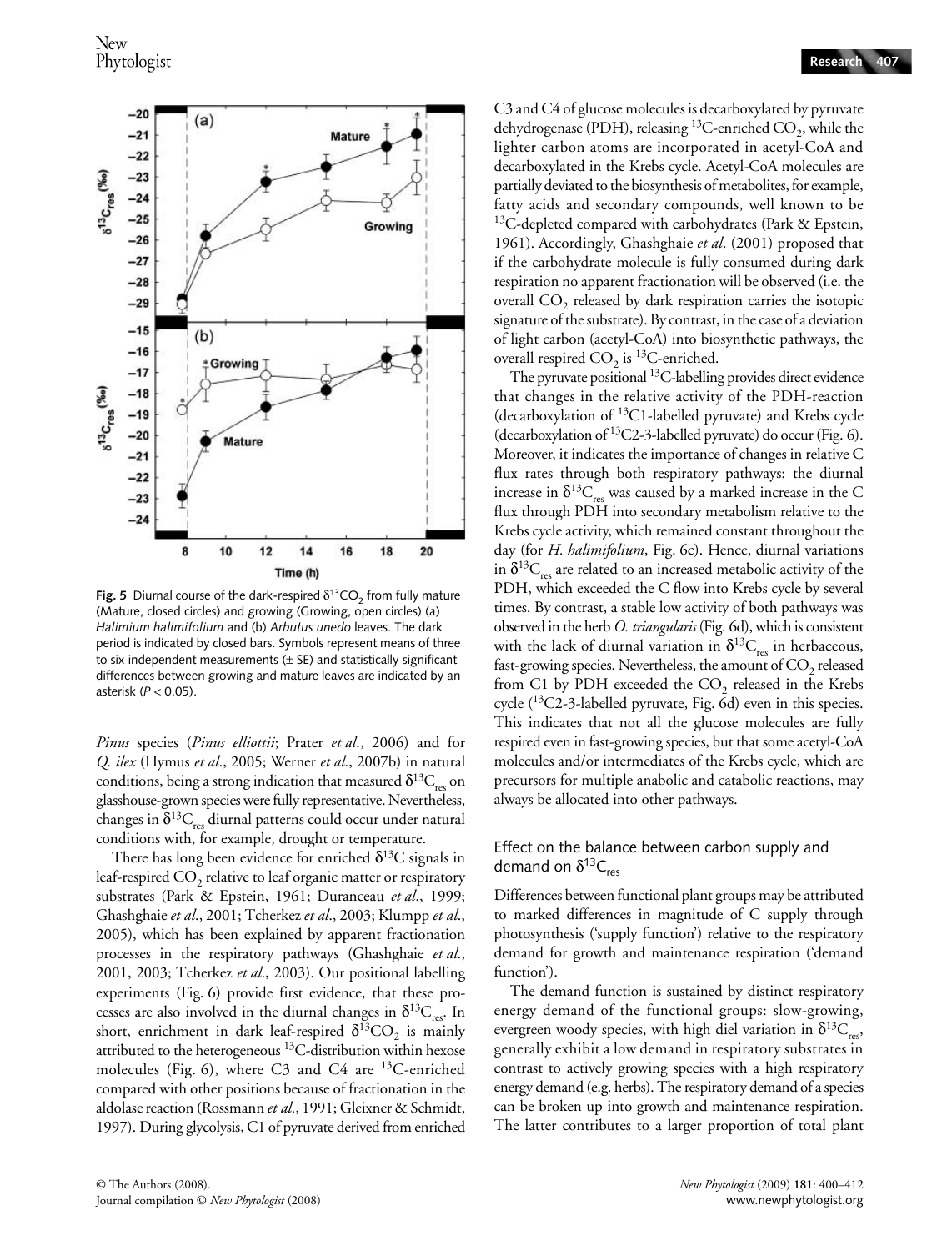

Fig. 6 Major expected fluxes of respiratory substrates (grey arrows) explaining  $\delta^{13}$ C of dark-respired CO<sub>2</sub> depending on the respiratory energy demand (a,b) and diurnal course of δ<sup>13</sup>C<sub>res</sub> of two selected species with and without diurnal increase in δ<sup>13</sup>C<sub>res</sub> (Mediterranean shrub *Halimium halimifolium* (c) and a fast-growing herb *Oxalis triangularis* (d), respectively) fed with <sup>13</sup>C1 or <sup>13</sup>C2-3 labelled pyruvate. (a,b) Carbon atoms C3 and C4 of glucose (Glc) and thus C1 of pyruvate (Pyr) which is decarboxylated during pyruvate dehydrogenase (PDH) reaction are<br><sup>13</sup>C-enriched (\*C in bold type) while depleted carbons which form acetyl-CoA (Ac. CoA) ent the major carbon flow. (F.A.) represents fatty acids and (IIº Met.) secondary metabolites. Adapted from Werner *et al*. (2007a) based on Tcherkez *et al.* (2003). Lower panels show the diurnal course of the amount of CO<sub>2</sub> decarboxylated by the PDH (<sup>13</sup>C1 pyruvate, closed circles) and in the Krebs cycle (<sup>13</sup>C2-3 pyruvate, open circles),  $n = 4-8 \pm S$ E.

respired  $CO<sub>2</sub>$  in slow-growing as opposed to fast-growing plants (Amthor, 1984). Given the differences in leaf structure such as higher lignin content in woody compared with herbaceous plants, Bowling *et al*. (2008) estimated that growth respiration would produce twice as enriched  $\delta^{13}C_{res}$  in woody than in herbaceous plants.

The demand function is further supported by the reduced diurnal  $\delta^{13}C_{res}$  variation in growing leaves, with a higher respiratory energy demand, compared with mature leaves from the same evergreen plants (Fig. 5). Most evergreen species

exhibit a flush-like growth during a short period (Werner *et al*., 1999) and woody species can sustain new growth from C reserves of the previous year (Damesin & Lelarge, 2003). By contrast, in fast-growing species, the growing shoots may provide a strong C sink for the whole plant. This is further supported by Ocheltree & Marshall (2004) who found that the enrichment in  $\delta^{13}C_{res}$  of *Helianthus annuus* relative to soluble sugars was negatively correlated to its relative growth rate. It supports the importance of maintenance vs growth respiration to explain isotopic increase in  $\delta^{13}C_{res}$ .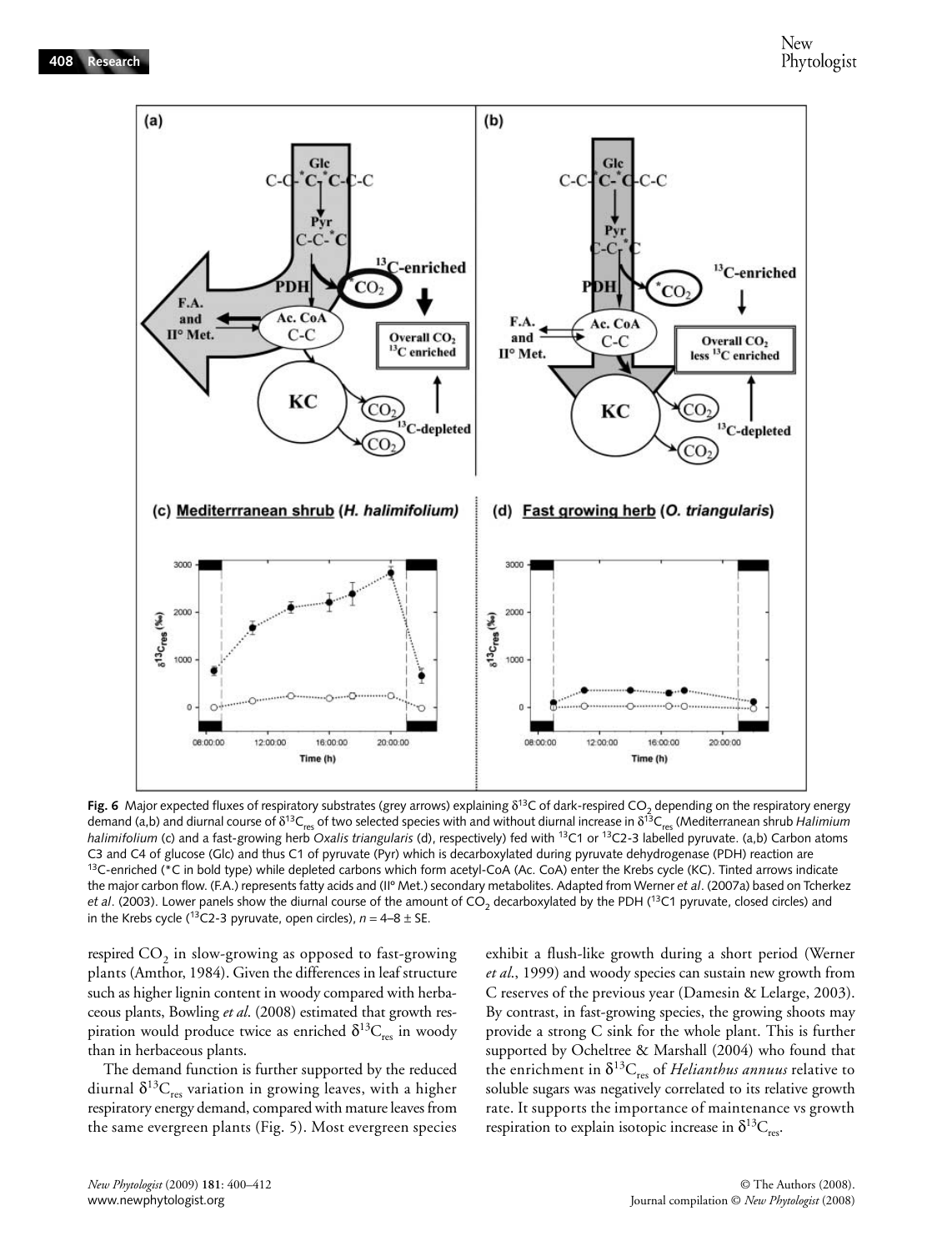However, differences in respiratory energy demand between functional groups are not expected to change on a diurnal time-scale. Hence, what seems to be of greater importance is the balance between the respiratory energy demand and the C supply rate, which can indeed exhibit marked diurnal changes. The supply function is reinforced by the fact that the increase in  $\delta^{13}C_{res}$  is linearly related to the cumulative CO<sub>2</sub> fixation during the light period (Fig. 4), as already reported for *Q. ilex* leaves (Hymus *et al*., 2005). Moreover, by impairing the potential  $CO<sub>2</sub>$  accumulation through a decreased light intensity or by interrupting the light period, the diurnal increase in  $\delta^{13}C_{res}$  declined almost proportionally. The positive linear relationship between the increase in  $\delta^{13}C_{res}$  and the cumulative  $CO<sub>2</sub>$  uptake may indicate that with the diurnal accumulation of metabolites in excess of the respiratory demand a larger proportion can be diverted into secondary metabolism, as shown through the pyruvate-labelling experiments (Fig. 6c). This is supported by findings of Prater *et al*. (2006) who induced less enriched  $\delta^{13}C_{res}$  on *P. elliottii* needles by artificial shading of leaves. Thus, the diurnal increase in  $\delta^{13}C_{res}$  can be attributed to the increasing flux into secondary metabolism with increasing C supply during the day when the sugar pools are filled and the respiratory demand is met.

# Influence of fractionation of enzymes and respiratory substrates on  $\delta^{13}C_{res}$

The observed diurnal variation in  $\delta^{13}C_{res}$  of up to 8‰ exceeds the variation that can be expected from the heterogeneous intramolecular 13C distribution of a glucose molecule (6‰, Rossmann *et al*., 1991; Hobbie & Werner, 2004). However, isotope effects of the respiratory decarboxylating enzymes could increase the difference between CO<sub>2</sub> evolved via PDH reaction and the Krebs cycle. Tcherkez & Farquhar (2005) assumed that PDH fractionates (Melzer & Schmidt, 1987) but they also suggested that this fractionation would not be evident in case of full decarboxylation of pyruvate molecules (Tcherkez & Farquhar, 2005). Nevertheless, they have shown with quantum chemical calculations, that the enzyme citrate synthase, which catalyses the first step of the Krebs cycle, has an isotope effect of 23‰ (Tcherkez & Farquhar, 2005). Calculations of the overall isotope effects revealed that the Krebs cycle is a source of 13C depletion, both in organic acids that are intermediates in the cycle and in the respired  $CO<sub>2</sub>$  (Tcherkez & Farquhar, 2005). Hence, this process could increase the difference in  $\delta^{13}C_{res}$  above the expected difference originating from heterogeneous distribution within the glucose molecule.

The extent to which respiratory processes fractionate is further dependent on the pool sizes of the substrates (i.e. with increasing pool sizes during the day there is a higher probability for fractionation to occur). Further, the observed increase in  $\delta^{13}C_{res}$ could be caused by an increase in  $\delta^{13}$ C of the respiratory substrates through either (i) a diurnal decrease in photosynthetic discrimination via temporal variation of stomatal and internal conductance and Rubisco activity; or (ii) a shift to respiratory sources with more enriched isotopic signatures or (iii) a change in the relative flux rates from respiratory substrates with different  $\delta^{13}C$ .

Leaf respiration uses several C sources, including soluble sugars, starch, lipids or amino acids with a rapid turnover and different isotopic characteristics and residence times (Schnyder *et al*., 2003; Nogués *et al*., 2004). Further, a change in isotopic signature of stored vs fresh assimilates, that can contribute to up to 50% of respiration, can account for variation in  $\delta^{13}C_{res}$  (Schnyder *et al.*, 2003; Nogués *et al.*, 2004). The  $\delta^{13}C_{res}$  has been shown to vary over the course of various days in darkness under constant environmental conditions. Those changes were associated with the depletion of different substrate pools and/or shifts in the relative contributions of dark-respiratory pathways (Tcherkez *et al*., 2003). Could these processes also occur in the light?

We did not observe diurnal changes in either the pool sizes or  $\delta^{13}$ C of different sugars (data not shown) or leaf organic matter (Fig. 2), in agreement with other recent works that reported little diurnal variation in  $\delta^{13}$ C of different respiratory substrates, despite marked diurnal variations in  $\delta^{13}C_{res}$  (Hymus *et al*., 2005; Göttlicher *et al*., 2006). Furthermore, marked diurnal changes in photosynthetic discrimination and thus, in  $\delta^{13}$ C of fresh assimilates are unlikely under the controlled conditions in the climate chamber. Vapour pressure deficit and temperature were kept constant in the glasshouses, thus, changes in those parameters can also be ruled out as a potential source of variations. Further, as these plants were grown for a prolonged period under constant conditions, there was presumably no substantial difference in the isotopic signature of old and new C reserves. However, there are further potential fractionation processes, such as transitory starch accumulation and remobilization, which have been found to govern the diel rhythm of  $\delta^{13}C_{res}$  in short-term turnover pools of soluble sugars in leaves and phloem-transported organic matter (Tcherkez *et al*., 2004; Gessler *et al*., 2007).

## Light-enhanced dark respiration

Upon darkening of a leaf an immediate increase followed by a subsequent decrease in δ<sup>13</sup>C<sub>res</sub> occurs (Werner *et al.*, 2007b), and hence the time of dark-incubation is important. It has been argued that this transient peak is related to light-enhanced dark respiration (LEDR; Barbour *et al*., 2007) that can be observed as a post-illuminatory respiration pulse (Atkin *et al*., 1998). Although the metabolic origin of such an effect is not well known (Atkin *et al*., 1998), organic acids might be the respiratory substrates during this peak (Cornic, 1973), which might have a different  $\delta^{13}C$  signature from glucose. Barbour *et al*. (2007) have suggested that malate could be a substrate for respiration by the  $NAD^+$  malic enzyme during the LEDR peak, which would produce enriched  $CO<sub>2</sub>$ . Our on-going work does not provide a strong support for this hypothesis. First, the transient decrease in  $\delta^{13}C_{\text{res}}$  typically lasts for 30– 60 min (up to 120 min, Werner *et al*., 2007b) which is longer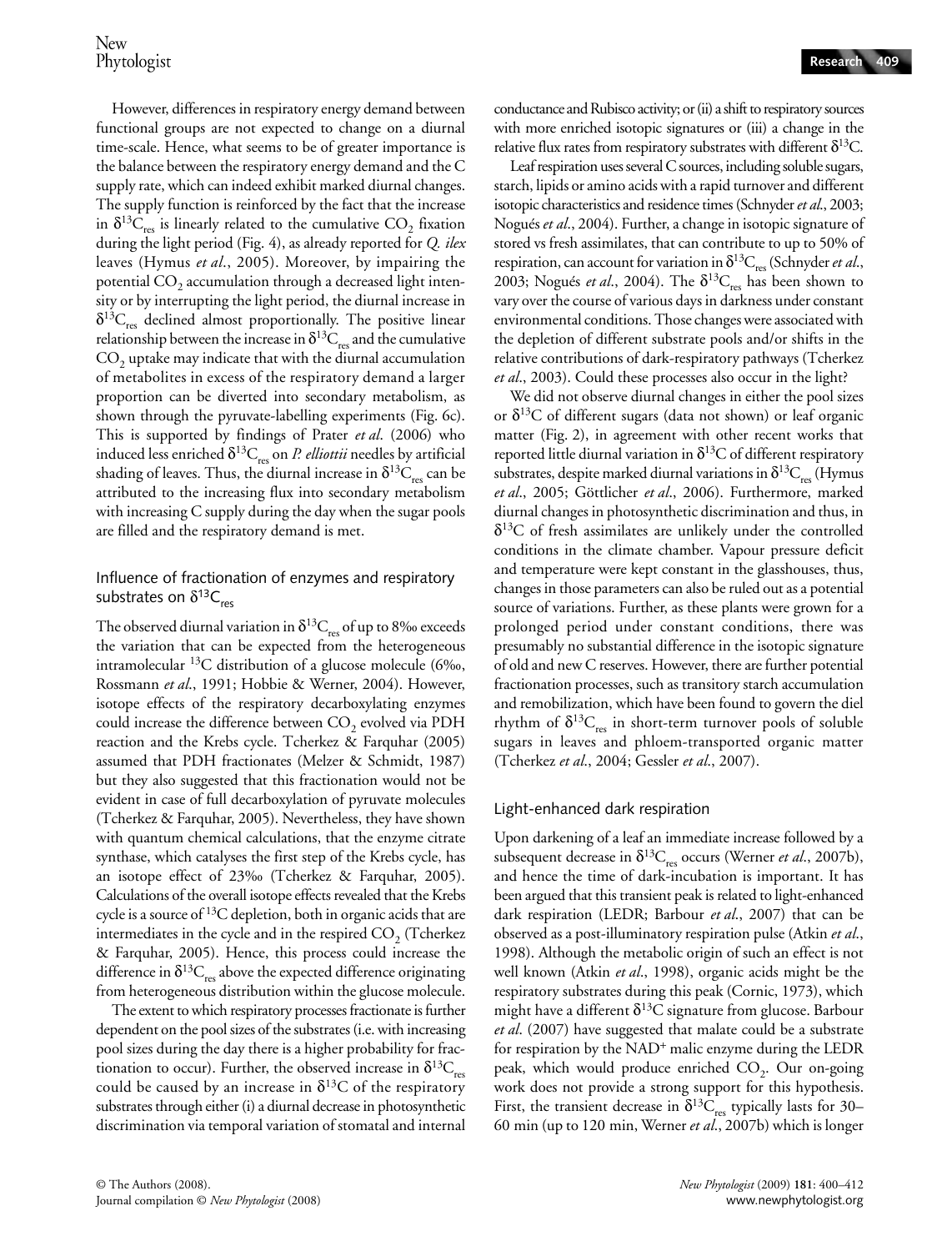than the time frame of LEDR and second, we observed this transient peak during the decarboxylation of 13C1-labelled pyruvate, which may not be expected if the major source of LEDR is the decarboxylation of (unlabelled) organic acid via the NAD<sup>+</sup> malic enzyme. An alternative explanation could be a rapid increase in PDH activity, which is downregulated during the light period (Tcherkez *et al*., 2005), and subsequent rapid decarboxylation of the available sugar pools, reflecting the pool size and C flow rates. However, more research is needed to clarify the underlying processes. Nevertheless, the diurnal increase in  $\delta^{13}C_{res}$  has similar amplitude when measured after 30 min darkening (*Q. ilex*, data not shown) and the reported values are consistent with data from Hymus *et al*. (2005) who incubated leaves for approx. 15–30 min. This indicates, that even if the LEDR has an influence on  $\delta^{13}C_{res}$ immediately upon darkening, the diurnal pattern observed in this study will be maintained.

#### Differences in  $\delta^{13}C_{\text{res}}$  between functional plant groups

Our data cover a broad spectrum of leaf-respired  $CO<sub>2</sub>$  isotopic signatures, ranging from −16 to −32‰, which may be partially attributed to differences in photosynthetic discrimination between functional groups, reflected in differences in  $\delta^{13}C$  of leaf organic matter (Fig. 2). Differences in leaf structure, such as SLA, leaf water content and C : N ratios (Fig. 3) may also play a role through its effect on stomatal and mesophyll  $CO<sub>2</sub>$ conductance. Evergreen species have a lower internal  $CO<sub>2</sub>$ conductance compared with deciduous trees and herbaceous plants (e.g. 0.1 and 0.24 for *Q. ilex* and *Q. petraea,* respectively; Roupsard *et al*., 1996; for references on mesophyll conductance see Ethier & Livingston, 2004). Mesophyll conductance can vary rapidly with incident light, temperature,  $CO<sub>2</sub>$  and humidity (Piel *et al*., 2002; Warren & Dreyer, 2006; Flexas *et al*., 2007), however, to our knowledge there are no reports on diurnal changes in mesophyll conductance. Stomatal conductance remained constant over the day in species with marked increase in  $\delta^{13}C_{res}$  (such as *Q. ilex, H. halimifolium* and *A. unedo*; data not shown). Further, a diurnal  $\delta^{13}C_{res}$  increase was observed for all leaf types investigated (including needles, sclerophyllous and mesophyllous leaves; see Figs 1 and 3) and in *M. piperita*, a herbaceous aromatic plant with larger SLA and (most probably) high mesophyll conductance. Thus, while species might be clustered into functional groups by leaf morphology, this is not likely to account for the observed diurnal patterns.

One common function of species with a high diurnal increase in  $\delta^{13}C_{res}$  seems to be an increased biosynthesis of secondary metabolites for defence, stress avoidance or aromatic compounds. For 10 species of this group, including the aromatic herb *M. piperita* (Nogués *et al*., 2006), we found a literature reference for volatile compound emission, particularly isoprene (no data were available for the remaining species).

In *Q. cilex* and *P. pinea,* for example, monoterpene emissions were found to be highly variable at the diurnal timescale, and markedly dependent on the incident light level (Staudt *et al*., 1997; Sabillon & Cremades, 2001). Isoprene emission is closely linked to photosynthesis and can exhibit a marked diurnal increase (Rapparini *et al*., 2004). Although several pathways can be involved in isoprene synthesis, Affek & Yakir (2003) showed that 72–91% of emitted isoprene was derived from recently fixed C. An inverse relationship between dark respiration rate and isoprene emission was found in several studies and it has been hypothesized that these two processes compete for the same substrate (Rosenstiel *et al*., 2003, 2004), which would be in agreement with our results. Loreto *et al*. (2007) confirmed this relationship for young leaves only, showing that the decrease in respiratory demand when leaves mature is accompanied by a progressive and rapid increase in isoprene emission during leaf development. This is in agreement with the reduced diurnal increase in  $\delta^{13}C_{res}$  in young leaves (Fig. 5). Further, several species with marked diurnal variation in  $\delta^{13}C_{res}$  are aromatic species (e.g. *R. officinalis* and *M. piperita*), which do allocate C into secondary compound synthesis of aromatic volatile molecules.

Hence, the diurnal increase in  $\delta^{13}C_{res}$  may be attributed to the increasing flux into secondary metabolism with increasing C supply during the day when the sugar pools are filled and the respiratory demand is met.

It will be important to evaluate the impact of these dynamics in  $\delta^{13}C_{res}$  at other spatial scales, from organs (e.g. shoots, stems and roots) to the plant level and for other ecosystem compartments (e.g. soil) to identify, how variations in  $\delta^{13}C_{res}$  of different ecosystem compartments will influence the integrated signal of ecosystem respiration ( $\delta^{13}C_R$ ). There is now increasing evidence that significant diurnal cycles in  $\delta^{13}C_{res}$  also occur in many other respiratory sources in the ecosystem, such as trunk (Maunoury *et al*., 2007; Kodama *et al*., 2008), soil (Kodama *et al*., 2008), roots (S. Unger *et al*., unpublished) and ecosystem (Bowling *et al*., 2003; Knohl *et al*., 2005; Werner *et al*., 2006; Kodama *et al*., 2008). Such knowledge is of major importance as it may affect the reliability of our estimates of ecosystem respiration, which is used in many modelling approaches to partition ecosystem C fluxes (Yakir & Wang, 1996; Bowling *et al*., 2001; Knohl & Buchmann, 2005) and may thus affect our predictions on ecosystem response to environmental changes.

#### Concluding remarks

This is the first large species survey on short-term  $\delta^{13}C_{\text{rec}}$ variations that could be attributed to marked apparent fractionation processes in the respiratory pathways. Our results support the hypothesis that the diurnal increase in  $\delta^{13}C_{res}$  is enhanced during the light period in species with a high investment in secondary metabolism, whereas fast-growing herbs and grasses with a high respiratory energy demand do not show this diurnal pattern. Pyruvate positional 13C-labelling provided the first direct evidence that diurnal variations in  $\delta^{13}C_{res}$  are related to increased metabolic activity of PDH at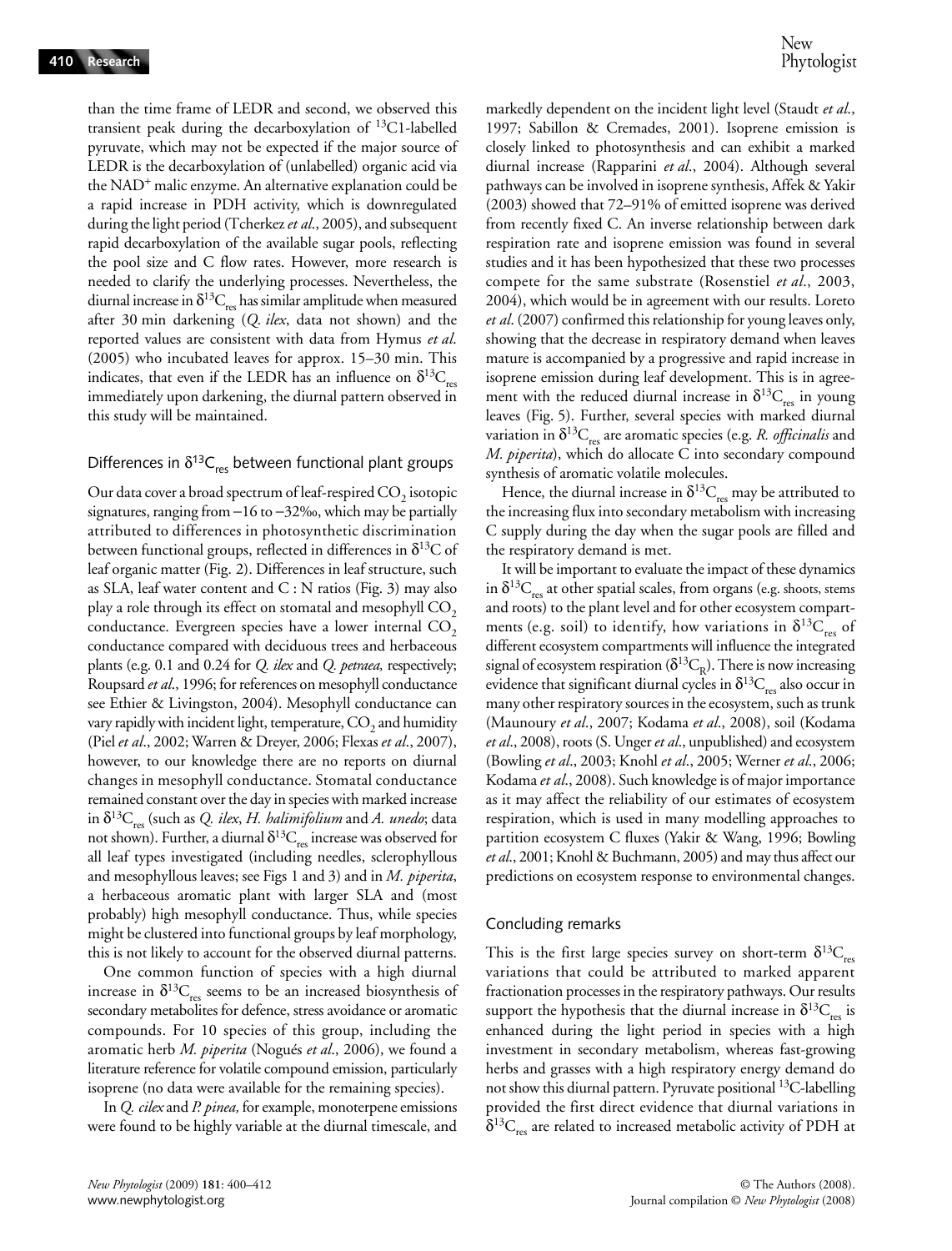low constant Krebs cycle activity, and point out the importance of changes in relative flux rates between both pathways. Differences between functional groups may be attributed to marked differences in the balance between the C supply through the amount of fresh assimilates during photosynthesis versus the respiratory demand for growth and maintenance respiration. Hence, C isotope composition of plant-respired  $\mathrm{CO}_2$  contains information on the fate of respiratory substrates, and may, therefore, provide a nonintrusive way to identify changes in C allocation patterns. These short-term variations in  $\delta^{13}C_{res}$  have marked implications at larger scales, particularly for isotope partitioning studies at the ecosystem level.

# **Acknowledgements**

This work was financed by the ISOFLUX project of the Deutsche Forschungsgemeinschaft (DFG, WE 2681/2-2). We gratefully acknowledge valuable comments of J. Ghashghaie and three anonymous referees and the collaboration of S. Nogués for sugar extraction and analysis, as well as the skilful technical assistance B. Teichner and E. Furlkröger, and the proofreading of K. Grieve.

# **References**

- **Affek HP, Yakir D. 2003.** Natural abundance carbon isotope composition of isoprene reflects incomplete coupling between isoprene synthesis and photosynthetic carbon flow. *Plant Physiology* **131**: 1727–1736.
- **Amthor JS. 1984.** The role of maintenance respiration in plant growth. *Plant, Cell & Environment* **7**: 561–569.

**Atkin OK, Evans JR, Siebke K. 1998.** Relationship between the inhibition of leaf respiration by light and enhancement of leaf dark respiration following light treatment. *Australian Journal of Plant Physiology* **25**: 437–443.

- **Badeck F-W, Tcherkez G, Nogues S, Piel C, Ghashghaie J. 2005.**  Postphotosynthetic fractionation of stable carbon isotopes between plant organs – a widespread phenomenon. *Rapid Communications in Mass Spectrometry* **19**: 1381–1391.
- **Barbour MM, McDowell NG, Tcherkez G, Bickford CP, Hanson DT. 2007.** A new measurement technique reveals rapid post-illumination changes in the carbon isotope composition of leaf-respired CO<sub>2</sub>. Plant, *Cell & Environment* **30**: 469–482.
- **Bathellier C, Badeck F-W, Couzi P, Harscoët S, Mauve C, Ghashghaie J.**  2008. Divergence in <sup>13</sup>C of dark-respired CO<sub>2</sub> and bulk organic matter occurs during the transition between heterotrophy and autotrophy in *Phaseolus vulgaris* plants. *New Phytologist* **177**: 406–418.
- **Bowling DR, Pataki DE, Randerson JT. 2008.** Carbon isotopes in terrestrial ecosystem pools and CO<sub>2</sub> fluxes. *New Phytologist* 178: 24-40.
- **Bowling DR, Sargent SD, Tanner BD, Ehleringer JR. 2003.** Tunable diode laser absorption spectroscopy for stable isotope studies of ecosystem-atmosphere CO<sub>2</sub> exchange. *Agricultural and Forest Meteorology* **118**: 1–19.
- **Bowling DR, Tans PP, Monson RK. 2001.** Partitioning net ecosystem carbon exchange with isotopic fluxes of CO<sub>2</sub>. *Global Change Biology* **7**: 127–145.
- **Cornic G. 1973.** Etude de l'inhibition de la respiration par la lumière chez la moutarde blanche *Sinapis alba* L. *Physiologie Vegetale* **11**: 663–679.
- **Damesin C, Lelarge C. 2003.** Carbon isotope composition of current-year shoots from *Fagus sylvatica* in relation to growth, respiration and use of reserves. *Plant, Cell & Environment* **26**: 207–219.
- **Davidson E, Janssens IA, Luo Y. 2006.** On the variability of respiration in terrestrial ecosystems: moving beyond Q10. *Global Change Biology* **12**: 154–164.
- **DeNiro MJ, Epstein S. 1977.** Mechanisms of carbon isotope fractionation associated with lipid synthesis. *Science* **197**: 261–263.
- **Duranceau M, Ghashghaie J, Badeck F, Deleens E, Cornic G. 1999.** δ13C of  $CO<sub>2</sub>$  respired in the dark in relation to  $\delta C$  of leaf carbohydrates in *Phaseolus vulgaris* L. under progressive drought. *Plant, Cell & Environment* **22**: 515–523.
- **Ethier GJ, Livingston NJ. 2004.** On the need to incorporate sensitivity to CO<sub>2</sub> transfer conductance into the Farquhar-von Caemmerer-Berry leaf photosynthesis model. *Plant, Cell & Environment* **27**: 137–153.
- **Farquhar GD, Ehleringer JR, Hubick KT. 1989.** Carbon isotope discrimination and photosynthesis. *Annual Review of Plant Physiology and Plant Molecular Biology* **40**: 503–537.
- **Farquhar GD, O'Leary MH, Berry JA. 1982.** On the relationship between carbon isotope discrimination and the intercellular carbon dioxide concentration in leaves. *Australian Journal of Plant Physiology* **9**: 121–137.
- **Flexas J, Diaz-Espejo A, Galmes J, Kaldenhoff R, Medrano H, Ribas-Carbo M. 2007.** Rapid variations of mesophyll conductance in response to changes in CO<sub>2</sub> concentration round leaves. *Plant, Cell & Environment* **30**: 1284–1298.
- **Gessler A, Keitel C, Kodama N, Weston C, Winters AJ, Keith H, Grice K, Leuning R, Farquhar GD. 2007.** δ13C of organic matter transported from the leaves to the roots in *Eucalyptus elegatensis*: short-term variations and relation to respired CO<sub>2</sub>. *Functional Plant Biology*. 34: 692-706.
- **Ghashghaie J, Badeck F, Lanigan G, Nogúes S, Tcherkez G, Deléens E, Cornic G, Griffiths H. 2003.** Carbon isotope fractionation during dark respiration and photorespiration in C3 plants. *Phytochemistry Reviews* **2**: 145–161.
- **Ghashghaie J, Duranceau M, Badeck F, Cornic G, Adeline MT, Deléens E.**  2001.  $\delta^{13}$ C of CO<sub>2</sub> respired in the dark in relation to 13C of leaf metabolites: comparison between *Nicotiana sylvestris* and *Helianthus annuus* under drought. *Plant, Cell & Environment* **24**: 145–515.
- **Gillon JS, Griffiths H. 1997.** The influence of (photo) respiration on carbon isotope discrimination in plants. *Plant, Cell & Environment* **20**: 1217–1230.
- **Gleixner G, Schmidt H-L. 1997.** Carbon isotope effects on the fructose-1,6 bisphosphate aldolase reaction, origin for nonstatistical 13C distribution in carbohydrates. *Journal of Biological Chemistry* **272**: 5382–5387.
- **Gleixner G, Scrimgeour C, Schmidt HL, Viola R. 1998.** Stable isotope distribution in the major metabolites of source and sink organs of *Solanum tuberosum* L.: a powerful tool in the study of metabolic partitioning in intact plants. *Planta* **207**: 241–245.
- **Göttlicher S, Knohl A, Wanek W, Buchmann N, Richter A. 2006.**  Short-term changes in carbon isotope composition of soluble carbohydrates and starch: from canopy leaves to the roots. *Rapid Communications in Mass Spectrometry* **20**: 653–660.
- **Hobbie EA, Werner RA. 2004.** Intramolecular, compound-specific, and bulk carbon isotope patterns in C3 and C4 plants: a review and synthesis. *New Phytologist* **161**: 371–385.
- **Hymus GJ, Maseyk K, Valentini R, Yakir D. 2005.** Large daily variation in 13C-enrichment of leaf-respired CO2 in two *Quercus* forest canopies. *New Phytologist* **167**: 377–384.
- **Klumpp K, Schäufele R, Lötscher M, Lattanzi FA, Feneis W, Schnyder H.**  2005. C-isotope composition of CO<sub>2</sub> respired by shoots and roots: fractionation during dark respiration. *Plant, Cell & Environment* **28**: 241–250.
- **Knohl A, Buchmann N. 2005.** Partitioning the net CO<sub>2</sub> fluxes of a deciduous forest into respiration and assimilation using stable carbon isotopes. *Global Biogeochemical Cycles* **19**: GB4008.
- **Knohl A, Werner RA, Brand WA, Buchmann N. 2005.** Short-term variations in  $\delta^{13}$ C of ecosystem respiration reveals link between assimilation and respiration in a deciduous forest. *Oecologia* **142**: 70–82.